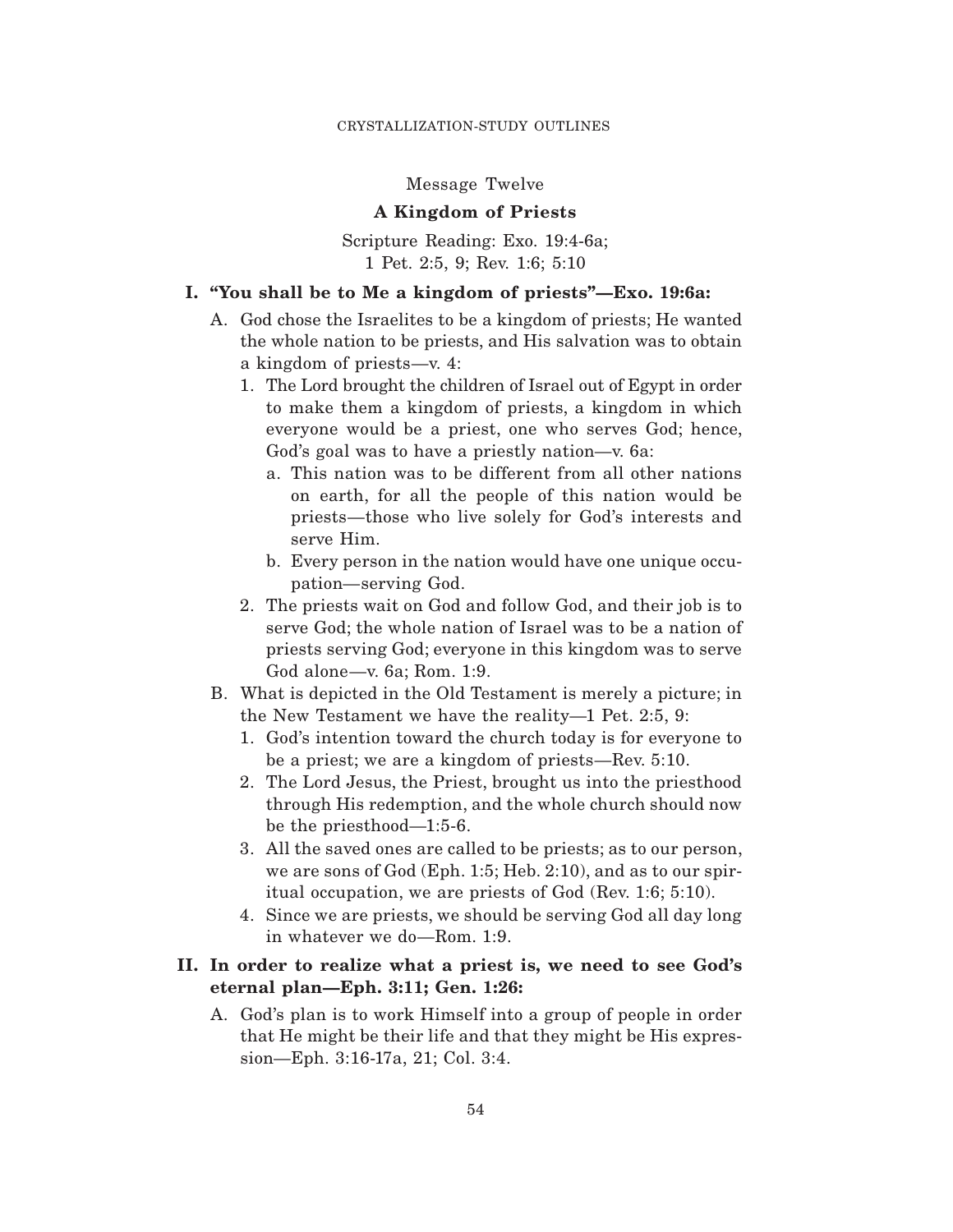#### EXODUS (1)

#### Message Twelve (continuation)

- B. From the beginning to the end of the Bible, God wants to gain a priesthood; all the glorious things in the Bible are related to the priesthood—Rev. 21:11; 22:3b.
- C. Man was destined and created to receive God, to be filled, saturated, and permeated with God, and to have God flow out of him so that he might be a living expression of God; this is a brief definition of a priest.

# **III. As one who serves God continually, a priest is a particular kind of person:**

- A. A priest is a person who serves God by enjoying God in Christ— Rom. 1:9; Gal. 5:22.
- B. A priest is a person who serves God through Christ as the reality of the offerings—1 Pet. 2:5.
- C. A genuine priest of God is one who serves God with Christ, through Christ, and by Christ—Phil. 1:8; Col. 1:27-28; 2:9-10.
- D. A priest is a person who enjoys Christ—Phil. 3:1; Eph. 3:8.
- E. A priest is a person who lives by Christ; his eating, clothing, and dwelling are Christ—John 6:57b; Gal. 3:27; John 15:4.
- F. A priest is a person who contacts God in the mingling with God—1 Cor. 6:17.
- G. A priest is one who is absolutely and thoroughly mingled with God—John 14:20.
- H. A priest is one who becomes a part of God's dwelling, God's house—1 Pet. 2:5.
- I. A priest is a person who bears the testimony of God—Rev. 1:2, 9.
- J. A priest is a person who ministers Christ to others—Rom. 15:16; 2 Cor. 4:5.
- K. A priest is one who brings man into fellowship with God and brings God into fellowship with man—1 John 1:3.
- L. A priest is a person who builds up the dwelling place of God— Eph. 2:21-22.
- M. A priest is a person who is a laboring priest of the gospel of God—Rom. 15:16.
- **IV. To be a priest is not mainly to do something for the Lord but to be taken over by Him—Eph. 3:17a:**
	- A. The main function of a priest is not to work but to spend time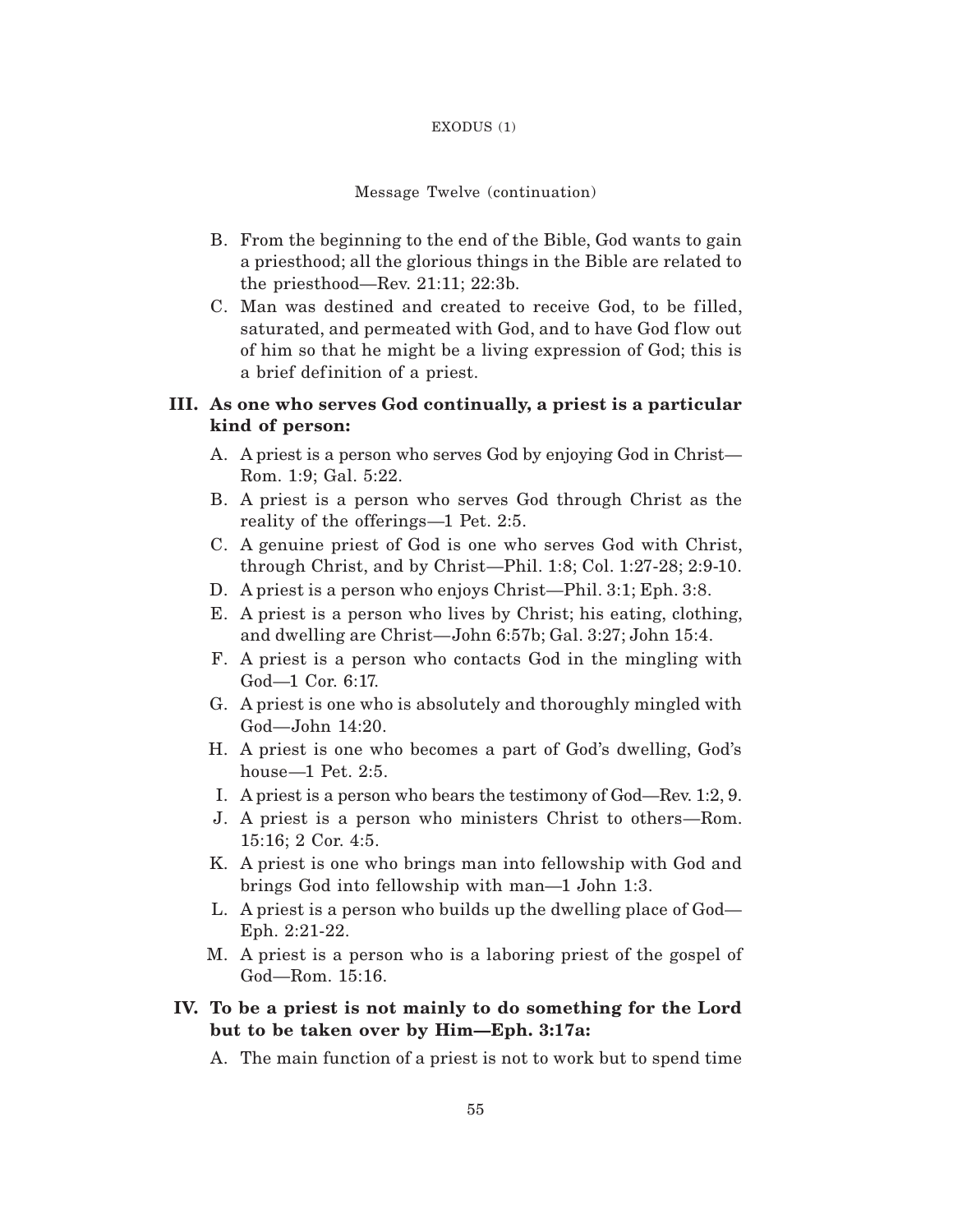Message Twelve (continuation)

in the presence of the Lord until he is one with Him in spirit— 2 Cor. 3:18; 1 Cor. 6:17.

- B. The Lord's intention is for us to open ourselves to Him and let Him come into us to fill us, saturate us, and be one with us; then He will do something through us, and whatever He does will flow out of Himself—Rev. 22:1-2.
- C. The priesthood that God desires to have is a corporate man who is saturated and permeated with Himself—Eph. 3:17a; 4:23-24; 5:18b:
	- 1. If we are saturated and permeated with the glory of the Lord, we will be one with Him and one with one another in Him—2 Cor. 3:18; John 17:22, 24.
	- 2. If we realize the desire of God's heart, we will be fully open to Him so that He may f lood us with Himself—Eph. 1:5, 9; 3:17a.
	- 3. All Christian work and service must issue out of this priesthood—Acts 13:1-2.

### **V. As a kingdom of priests, we are both a holy priesthood and a royal priesthood—Rev. 5:10; 1 Pet. 2:5, 9:**

- A. The holy priesthood is typif ied by the order of Aaron, and the royal priesthood is typif ied by the order of Melchizedek—Exo. 29:1, 4; Gen. 14:18; Heb. 2:17; 6:20.
- B. The order of Aaron is the holy order—1 Pet. 2:5:
	- 1. To be holy is to be separated from the worldly things unto God—1:16.
	- 2. The holy order is an order separated from common things unto the divine things and unto the use of the Lord.
	- 3. The holy priests are those who are separated to go to God to represent God's people—2:5.
- C. The order of Melchizedek is the royal order—v. 9; Gen. 14:18:
	- 1. Melchizedek was a king, and he was a kingly priest—Heb. 7:1.
	- 2. The kingly priests come from God to care for God's people, just as Melchizedek came from God to meet Abraham to minister bread and wine to him—Gen. 14:18-19.
- D. On the one hand, we are the holy priests, going to God to represent God's people; on the other hand, we are the royal priests, coming from God to the people to represent God—1 Pet. 2:5, 9: